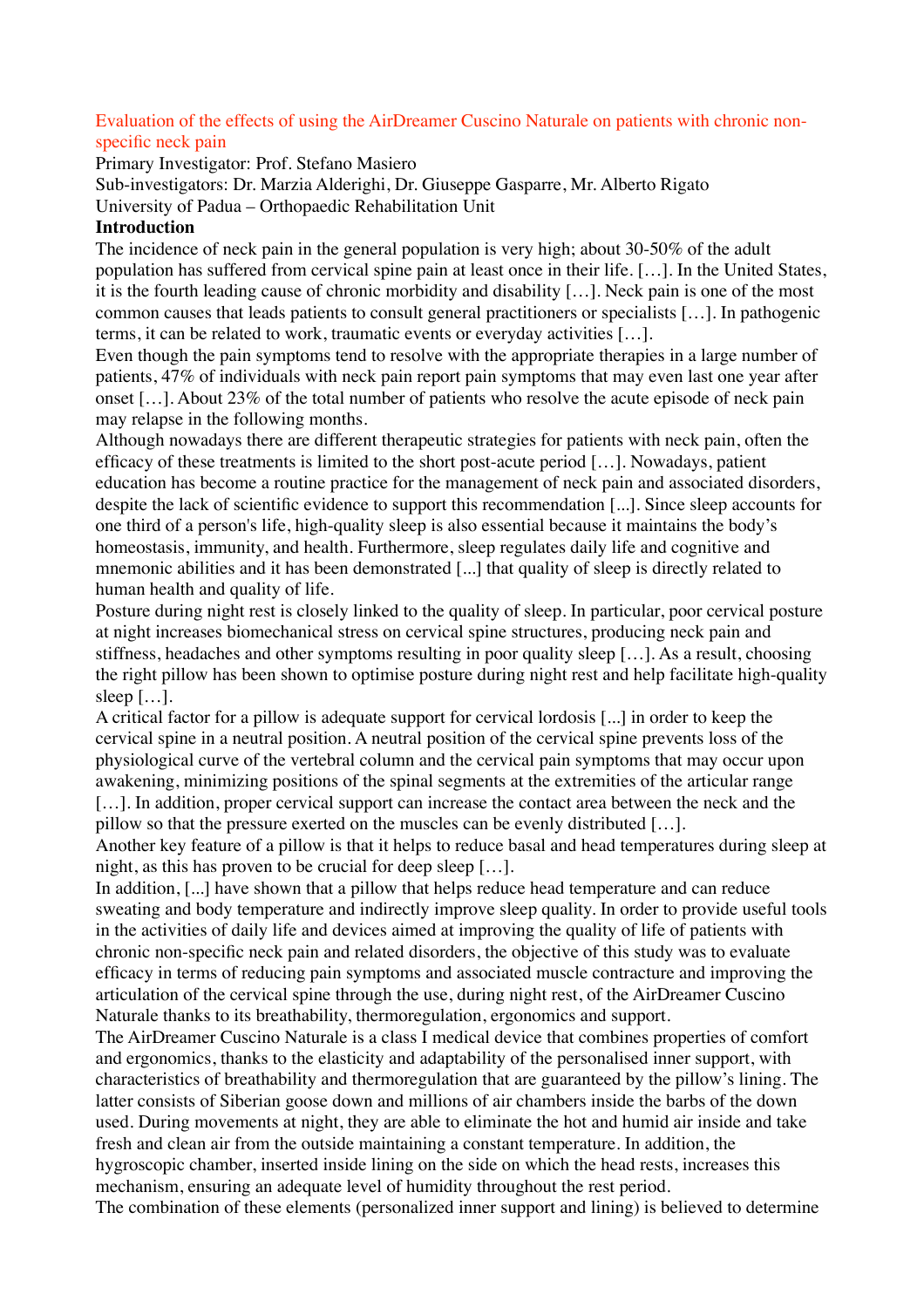the benefits of the AirDreamer Cuscino Naturale during night rest with a consequent positive impact on pain symptoms and on a subject's quality of life.

# **Purpose and objective of the study**

To evaluate the efficacy of AirDreamer Cuscino Naturale use during night rest for a period of five weeks in a sample of 5 individuals with chronic non-specific neck pain in terms of reduction of cervical pain symptoms and associated muscle contracture, improvement of cervical spine articulation and subject posture, and impact on quality of life.

# **Materials and methods**

# **Subjects**

Five individuals with chronic non-specific neck pain who met the following inclusion criteria were recruited:

1) aged between 20 and 65 years;

2) chronic non-specific cervical pain (cervical pain symptoms lasting more than 3 months) with a VAS pain scale score ≥4;

3) use of the AirDreamer Cuscino Naturale for 5 consecutive weeks (ergonomic support with a height of 5 or 10 cm, chosen on the first day of use of the pillow and kept unchanged for the entire period of use) and simultaneous use of the same mattress for the entire period of study;

4) abstention from physical, sporting and/or recreational activities that may compromise or alter the clinical and instrumental evaluation on the day prior to the acquisition of the data. […]

# **Results**

As regards the cervical kinematics results, for each cervical movement task evaluated, a slight overall improvement in the mean value (calculated on the total values of the five subjects examined) of the cervical Range of Motion (RoM) before (T0) and after (T1) 5-week use of the Natural AirDreamer Cuscino Naturale during night rest was shown.

In addition, corresponding high standard deviation values were found. More specifically, the most significant improvements were recorded for the total active rotation movement (increased by an average value of  $10^{\circ}$ ±8.6 and, in detail, improved in four patients out of five and unchanged in one patient), for the total active inclination (average increase of  $6.3^{\circ} \pm 6.6$ ; in detail, improved in three patients and substantially unchanged in two) and, finally, for flexion-extension actively performed by the patient (average increase of  $5.6^{\circ} \pm 13.1$ ; in detail, improved in two patients, unchanged in two and worsened in one of the patients) […].

In detail, the most significant results were highlighted for the values of the sagittal curves of the spine, which improved in three patients at T1 and remained substantially unchanged in two patients. The imbalance values, both of overall posture measured with respect to the barycentric upright plane and of trunk posture with respect to the vertical plane passing through S3, showed a high degree of variability between the five patients; specifically, the values in indifferent orthostasis relative to imbalance of the overall posture on the frontal plane in three patients out of five, and on the sagittal plane in two patients out of five, improved more significantly  $[\dots]$ .

As regards pain symptoms, in all patients, T1 showed an average reduction in the Visual Analogue Scale (VAS) score of 3.2 and an improvement in the pain items of the pathology-specific Neck Pain and Disability Scale questionnaire, with evidence of an improvement also in the corresponding overall score in the five patients.

The clinical examination also revealed a concurrent reduction in muscle contracture (cervical paravertebral and trapezius muscles) associated with neck pain. Two patients who had reported a relapse in pain symptoms for about 1 month and headache/migraine upon waking up with associated neurovegetative symptoms reported, in one case, that they had presented a single episode of headache and, in the other case, that they had not presented any episode of headache during the 5 weeks of pillow use.

Finally, with regard to the assessment of the quality of life estimated with the SF-36, there was an overall improvement in values in most of the items analysed. All patients expressed a very high score in the degree of satisfaction and comfort of the Cuscino Naturale (average value 9.2 out of a minimum score of 0 and a maximum of 10).